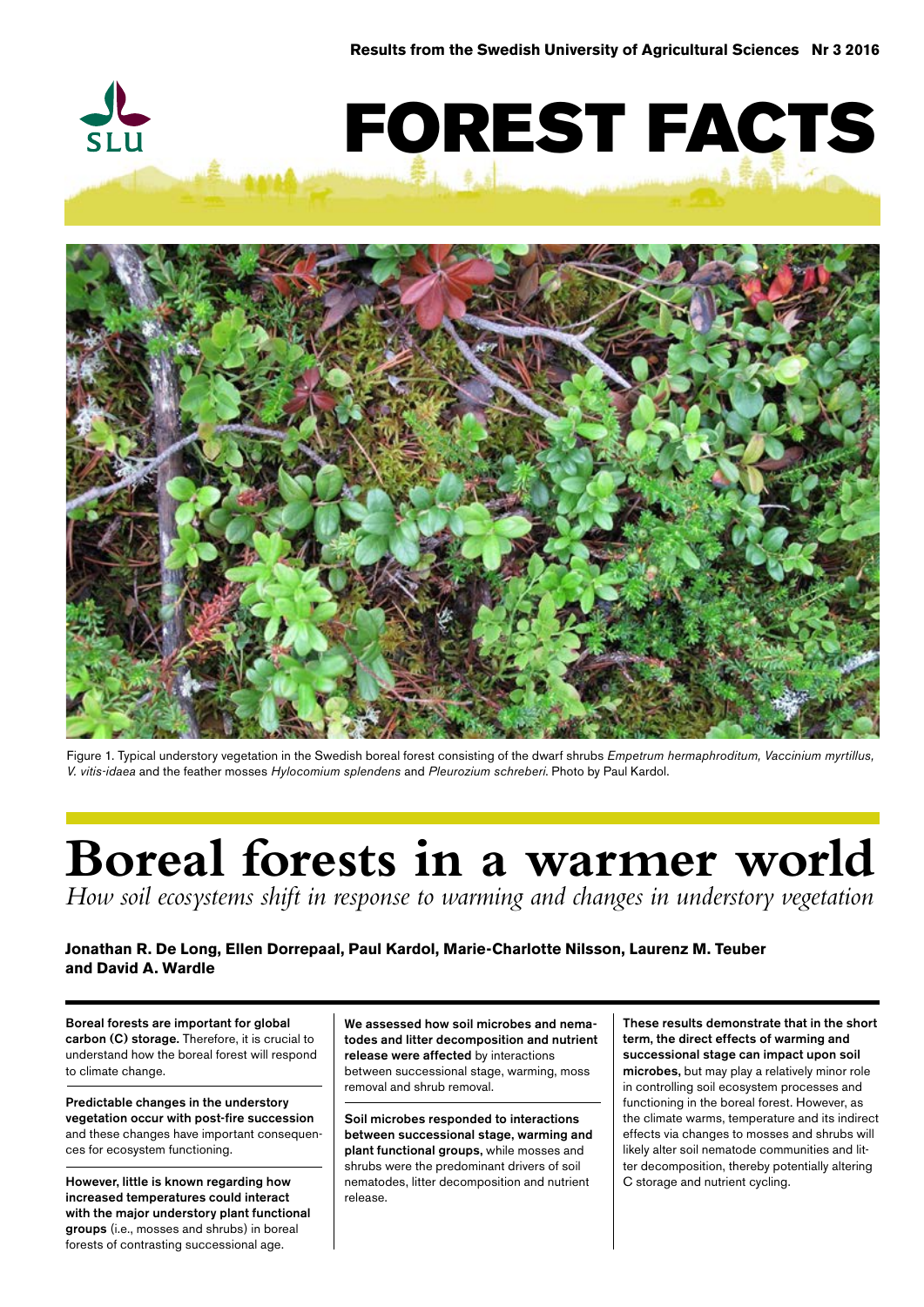lobal temperatures are expected to rise by 1–3 °C by the end of this century. Warmer temperatures will likely lead to changes in the soil community and temperature-driven processes such as litter decomposition, nutrient cycling and carbon (C) storage. Current theory predicts that increasing temperatures will accelerate decomposition, which may create a positive feedback with climatic warming as more  $\mathrm{CO}_2$  is released into the atmosphere. However, a great deal of uncertainty remains concerning how other environmental conditions such as interactions with the understory vegetation (i.e., mosses and shrubs, Figure 1) might modify the effects of increased temperature on soil organisms and decomposition. Therefore, investigating the direct effects of warming on the soil community and litter decomposition, together with its interaction with understory vegetation, is essential to understanding how soil organisms and decomposition and the processes they control will be altered as climate change advances.

# **Who cares about rotting plants?**

Atmospheric  $\mathrm{CO}_2$ , an important greenhouse gas, is transformed into plant biomass via photosynthesis. After plants die, their biomass begins to decompose. Plant tissues are broken down and  $CO_2$  is released into the atmosphere and/or soil by decomposer organisms. Decomposition is the key process, which, after photosynthesis, determines how much C is stored in the soil.

In addition to releasing C from plant tissues, decomposition also controls the cy-



Figure 2. Conceptual diagram depicting how successional stage, warming, feather mosses and dwarf ericaceous shrubs impact upon the soil community. Changes to the soil community have the potential to alter litter decomposition processes, which controls the release of carbon dioxide into the atmosphere and also makes nitrogen and phosphorus available to plants and microbes.

cling of other nutrients that are important for ecosystem processes, namely nitrogen (N) and phosphorus (P). After C, N and P are two of the principle components of plant and animal tissue. The availability of both N and P controls the growth and productivity of plants, microbes and animals in the boreal forest.

Many different organisms in the soil affect decomposition, such as soil microbes



Figure 3. Litter bags decomposing in one of the plots with shrub removal (left side) and moss and shrub removal (right side) located at one of the late successional stage boreal forest sites (N 65° 46' 27.17", E 19° 6' 20.37") used in this experiment. At the site shown, the last fire occurred in 1647. Photo by Paul Kardol.

(i.e., bacteria and fungi) and nematodes. Fungal-dominated energy channels in the soil are typically associated with slower decomposition and nutrient cycling rates, while bacterial-dominated energy channels generally lead to faster rates. Further, nematodes are the most abundant multicellular animals on the planet and occupy many niches in the soil food web (i.e., feeding upon fungi, bacteria, plants, other nematodes). Additionally, alterations to the composition of the nematode community can indicate shifts in nutrient input and decomposition. Therefore, understanding how different decomposer organisms respond to contrasting environmental conditions is crucial for making predictions of how C storage and N and P cycling will be altered by climate change (Figure 2).

# **The understory plant community: running the show in the boreal forest**

Feather mosses and ericaceous dwarf shrubs are the two dominant plant functional groups in the boreal forest understory. The presence of mosses can accelerate decomposition by creating a microclimate more favorable to decomposer activity. Understory shrubs produce high quantities of litter, but the quality of this litter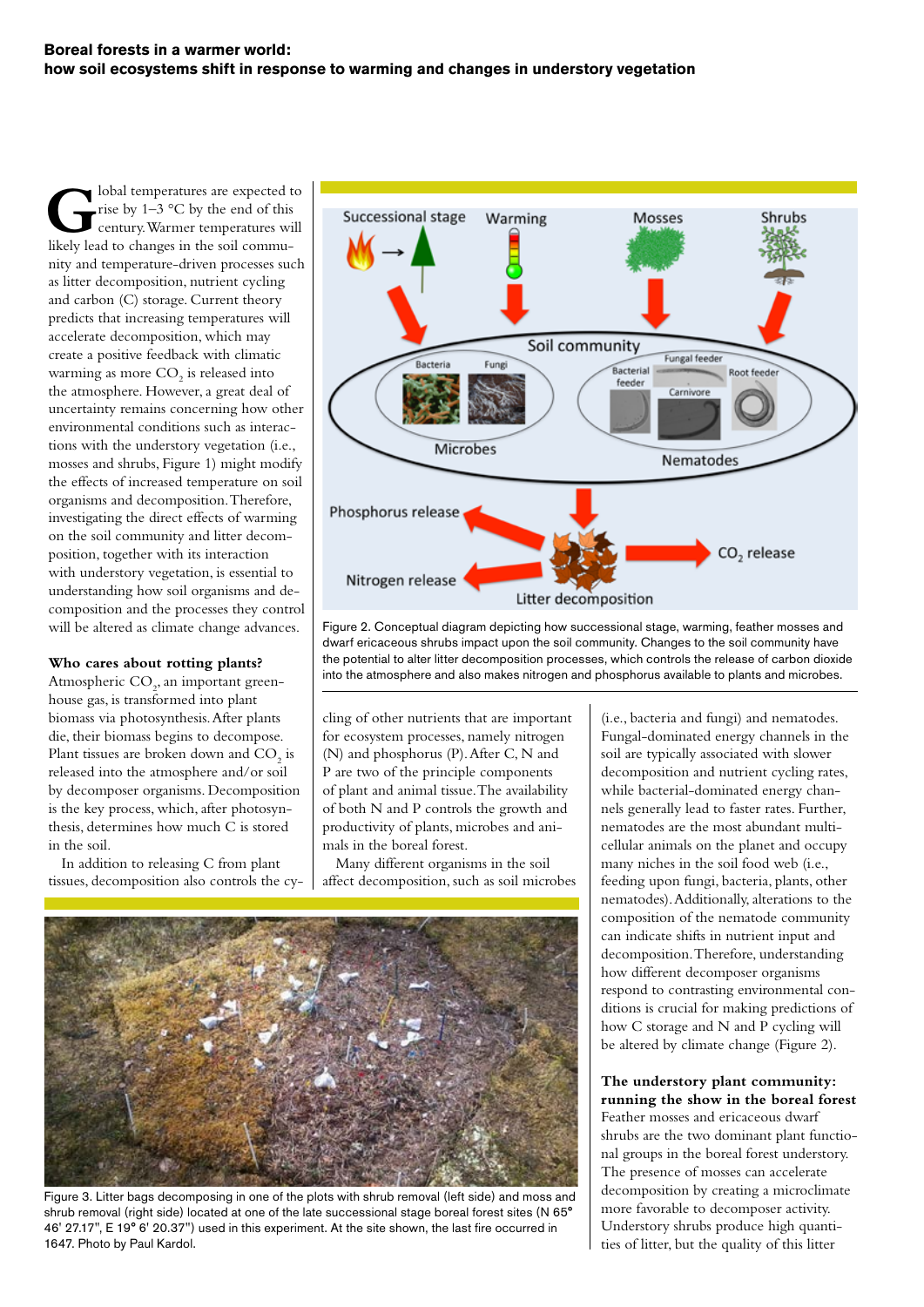

Figure 4. Diagram showing the experimental design. Plots were divided in half and randomly assigned to one of eight full-factorial combinations of warming, shrub removal and moss removal treatment. Across all ten sites, this yielded a total of 80 subplots.

varies between species and therefore can affect decomposition rates by influencing decomposer community composition and activity.

**Post-fire succession in the boreal forest** Forest fire caused by lightning strike is one

of the strongest abiotic drivers of boreal forest ecosystem function on decadal to centennial timescales. However, fire suppression in Fennoscandia over the past two centuries has decreased wildfire prevalence, although fire is expected to increase in sparsely populated boreal regions (Russia, Canada and Alaska) as climate change advances. Increasing time since fire in the boreal forest is associated with lower plantavailable N and shifts in the vegetation from faster growing, nutrient acquisitive species with litter that decomposes quickly to slower growing, nutrient conservative species with litter that decomposes slowly.

#### **An interactive experimental design**

The field sites used in this study were located near Arvidsjaur in northern Sweden. We used ten sites along a fire-driven boreal forest chronosequence that varied in time since last stand replacing fire from 48 to 368 years. The present experiment involved plant functional group removals

and warming treatments using open top chambers (OTCs) along this chronosequence (Figure 3). Functional group removal experiments are useful for understanding how different plant groups affect ecosystem processes. OTCs generally raise average air temperatures by approximately 1–2 °C during the growing season. At each site, four hexagonal plots were established. Each plot was divided into two subplots and randomly assigned to one of eight

full-factorial combinations of warming, shrub removal and moss removal treatments (Figure 4). This design allowed us to look at interactions between successional stage, temperature, moss removal and shrub removal. Soil samples were taken from each subplot and used to measure microbial and nematode community composition. Further, bags containing the litter of three common boreal vascular plant species were placed in each subplot and allowed to decompose for one year before they were analyzed for mass loss, N loss and P loss.

# **What we found**

Successional stage, warming, moss removal and shrub removal all interacted to drive the soil microbial community. Warming interacted with successional stage and moss and shrub removal to favor bacterialbased energy channels, particularly in early successional stage forests. Bacterial-based energy channels are known to promote faster decomposition and nutrient release, which could impact upon the amount of C stored in the soil. However, the nematode community was the most responsive to moss and shrub removal, with successional stage and warming rarely generating significant effects. Most nematodes were positively affected by the presence of mosses and shrubs, particularly plant and fungal feeders (Figure 5). These results demonstrate that care must be taken to consider the response of each soil guild when making predictions about the impacts of future climate change on the decomposer community in boreal forest soils.



Figure 5. Measurements of total nematodes, bacterial feeders, fungal feeders, omnivore/carnivores and plant feeders in control (C), moss removal (MR), shrub removal (SR), and moss + shrub removal (MR+SR) plots. Data are means plus standard error bars (C, MR, SR, MR+SR: n=20) and expressed as nematodes per gram dry weight soil.